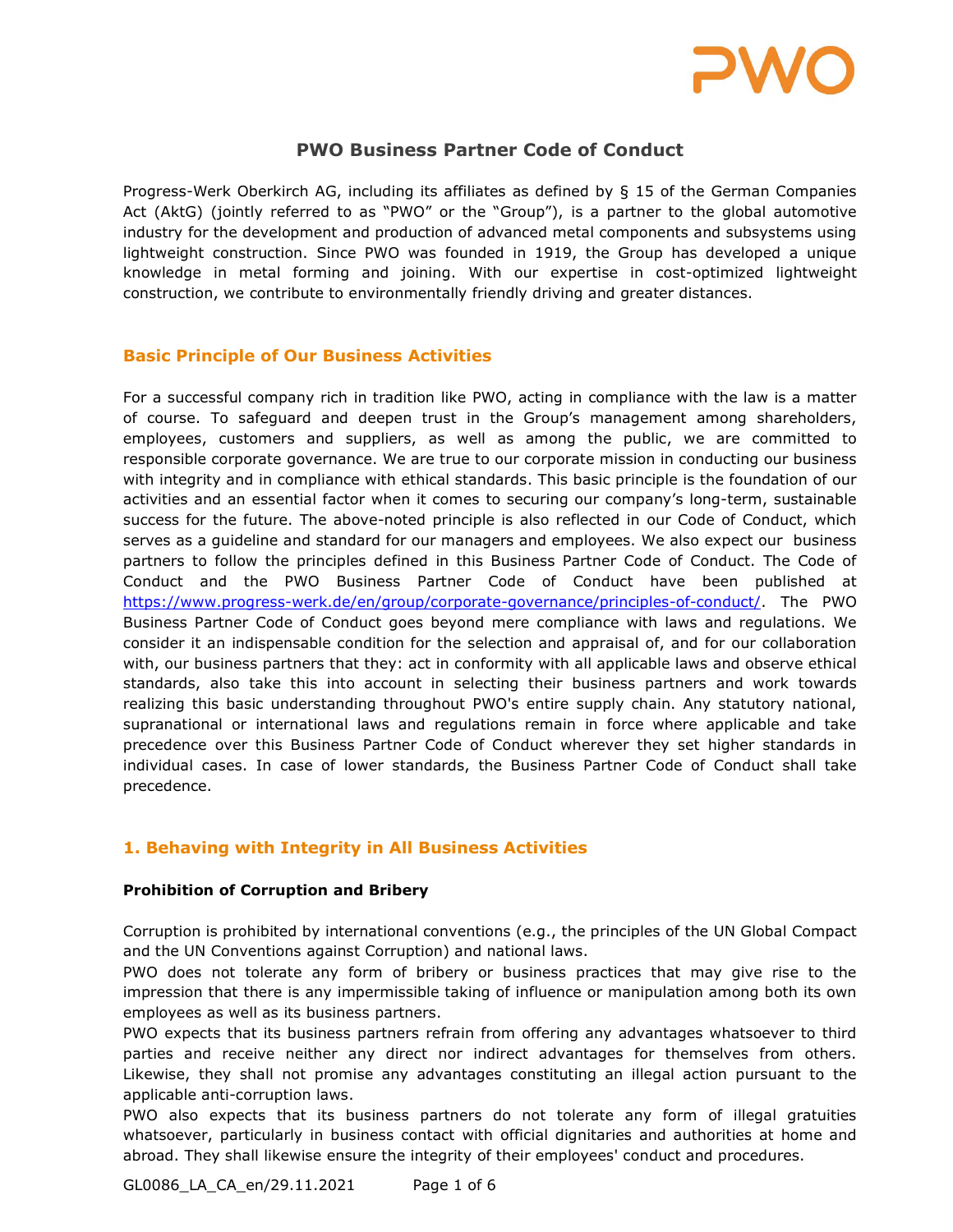

#### Invitations and Gifts

In the handling of gratuities, for example in the form of gifts or invitations, the business partner shall pay close attention generally and particularly, with respect to its activity for PWO, to avoid any appearance of impropriety or incorrectness. PWO expects that its business partners do not abuse invitations and gifts for the purpose of exerting influence. Invitations and gifts to PWO employees or persons associated with them shall be granted only if the reason and value is appropriate, i.e., if they are of low value and if they can be considered as an expression of locally generally accepted business practice. In the same way, business partners shall not solicit any inappropriate advantages from PWO employees.

#### Fair Competition

PWO expects that its business partners act fairly in competition and observe the applicable legal regulations of anti-trust and competition law. Business partners shall neither participate in any agreements with competitors contrary to anti-trust regulations nor take advantage of any possibly existing market-controlling position.

#### Money Laundering

PWO expects that its business partners observe the relevant legal requirements for the prevention of money laundering, that they do not get involved in money-laundering actions, and that they support the international fight against money laundering.

#### Avoidance of Conflicts of Interest

PWO expects that its business partners make their decisions regarding their business with PWO exclusively on the basis of objective considerations. Conflicts of interest with private or family matters or otherwise with economic or other activities, as well as those of associated persons or entities or other related persons or organizations shall be avoided from the outset.

# 2. In the Interest of Human Rights

PWO expects from its business partners the recognition of the "Universal Charter of Human Rights" of the United Nations, the principles of the UN Global Compact, and the core work standards of the International Labor Organization (ILO), in consideration of the country-specific laws applicable at the different sites. PWO expects its business partners to ensure compliance with fundamental human rights in their business operations in accordance with the applicable national laws and regulations.

#### Child Labor

PWO expects that its business partners prohibit and refrain from any kind of child labor at their companies.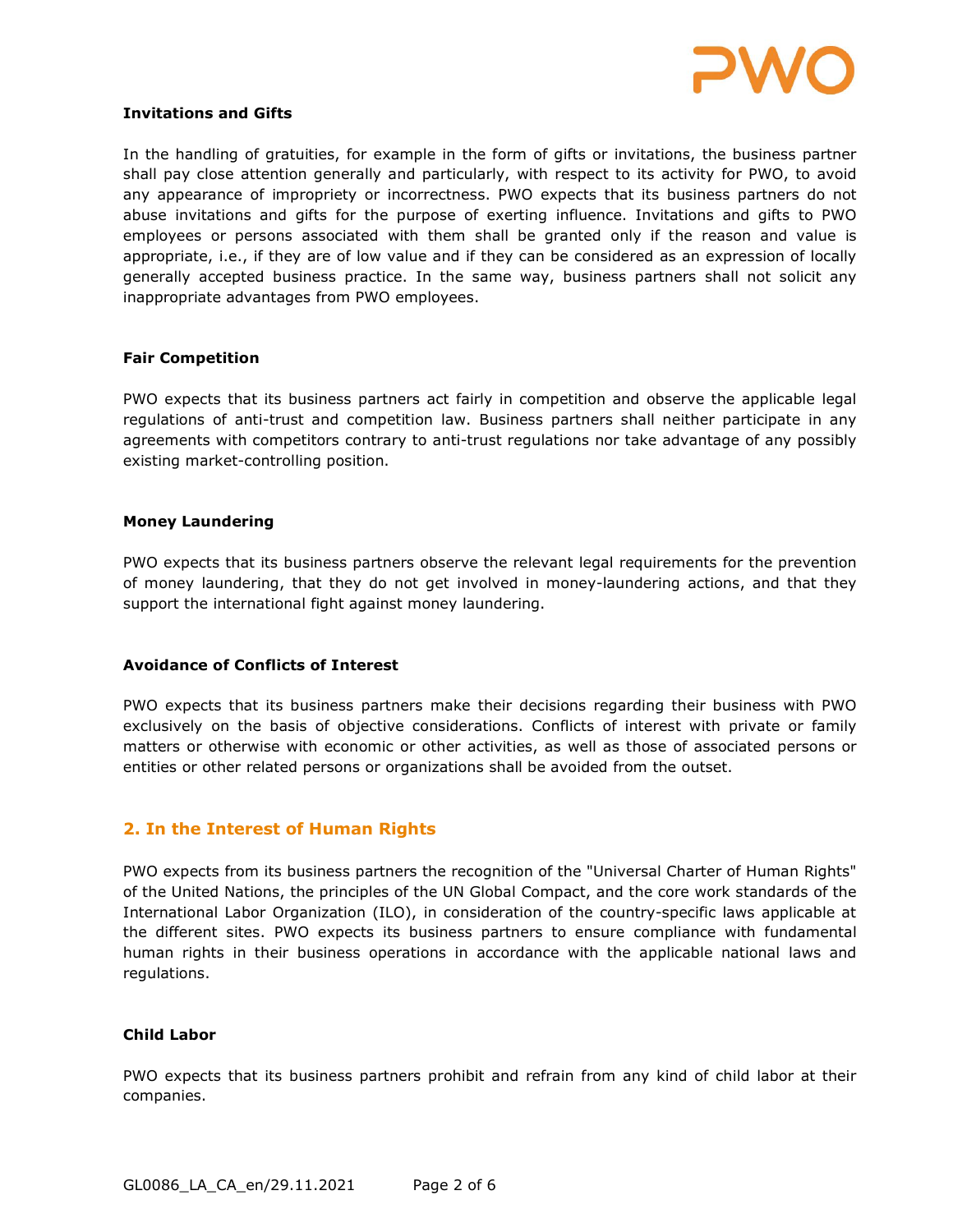

#### Discrimination

PWO expects that its business partners treat their employees fairly and that they prevent discrimination in the hiring of employees as well as in promotions, the remuneration of work of equal value or the provision of training or continued education measures. We expect from each business partner that they do not discriminate against anyone by reason of their gender, skin color, national and ethnic origin, age, citizenship, political opinion, world view, religious affiliation, social origin, health status, disability, or sexual orientation. The rights of indigenous peoples shall be respected and protected by PWO's business partners.

### Human Trafficking, Slavery and other forms of Forced Labor

PWO prohibits any kind of human trafficking, slavery, forced labor or comparable practices and expects the same from its business partners.

### Freedom of Association

PWO expects that its business partners respect the freedom of association as well as the right to form interest groups. Thus, they shall grant the right to their employees under national laws and regulations to represent their interests collectively.

#### Compensation and Working Hours

PWO expects that its business partners observe the respectively applicable legislation on working hours. Furthermore, it is expected that the employees of our business partners receive compensation that is consistent with the respectively applicable national, provincial and/or state laws.

#### Health Protection and Work Safety

PWO expects that its business partners observe the applicable legislation on health protection and work safety. The business partner shall support the protection of its employees' safety and health through appropriate measures, such as preventive and consistent work protection, appropriate instruction and training as well as a safe and healthy work environment.

#### Deployment of Security Forces

PWO expects that its business partners, when hiring or using private or public security forces for business purposes, will discourage the use of extensive violence and interference with freedom of association and freedom of labor by providing adequate instruction and supervision of the security forces.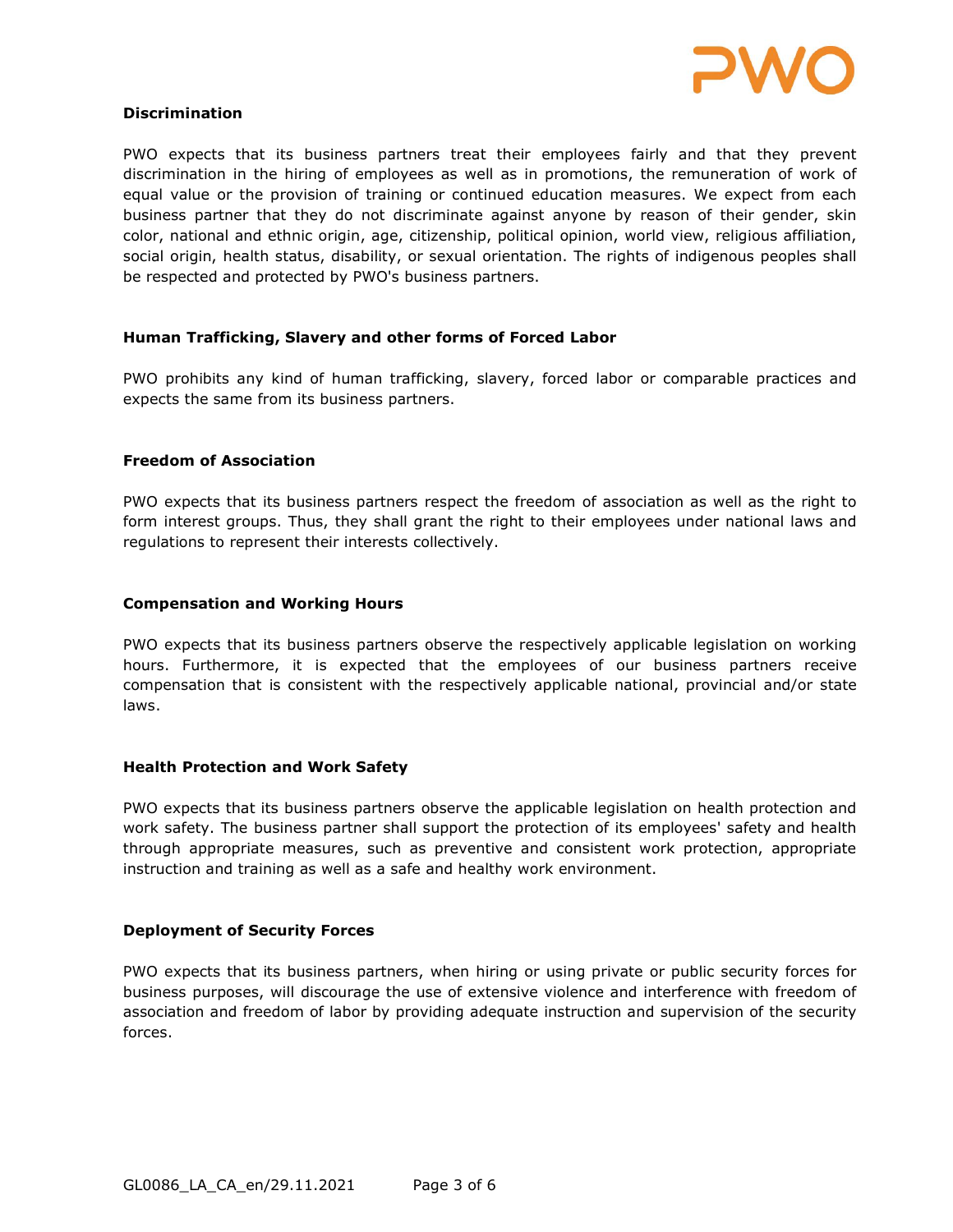

#### Land Acquisition

PWO expects that when acquiring land, its business partners will not engage in unlawful evictions or other forms of unlawful deprivation of land, forests, and waters whose use provides a person's livelihood.

# 3. Environmental Protection

#### Efficient Dealing with Resources

The business partner shall, within the scope of its capabilities, advocate for the efficient use of energy, water and raw materials, as well as for the use of renewable resources and the minimization of environmental and health damage. Non-renewable resources in particular should be used as sparingly as possible. PWO expects the business partner to continuously identify and implement potential improvements as part of its environmental policy.

#### Avoidance and Mitigation of Environmental Impacts

#### CO2 Reduction

PWO develops its climate targets in line with the Paris Climate Agreement and in collaboration with its business partners, contributing to the reduction of CO2 emissions along the value chain. As such, PWO expects its business partners to record and monitor direct and indirect CO2 emissions, including the upstream supply chain. The business partner shall strive to continuously reduce such CO2 emissions in line with the Paris Climate Agreement and within the scope of its capabilities.

#### Water Quality and Consumption

PWO expects targeted prevention from its business partners, particularly in areas where environmental pollution can have a damaging effect on the basis of food production, access to sanitary facilities and safe drinking water, or the health of individuals. Water consumption is to be recorded completely and transparently and continuously reviewed for reduction potential.

#### Handling Hazardous Substances and Waste

The business partner shall observe the guidelines set by applicable laws and international agreements (e.g. REACH) in the use, production and trade of hazardous substances, other chemicals and wastes.

#### Sustainable Products

In developing products and services, the business partner shall ensure that their use is economical in terms of consumption of energy and natural resources. This includes that reuse, recycling and safe environmentally friendly disposal are taken into account, and that waste is reduced as much as possible. PWO expects its business partners to comply with the applicable environmental laws, regulations and standards.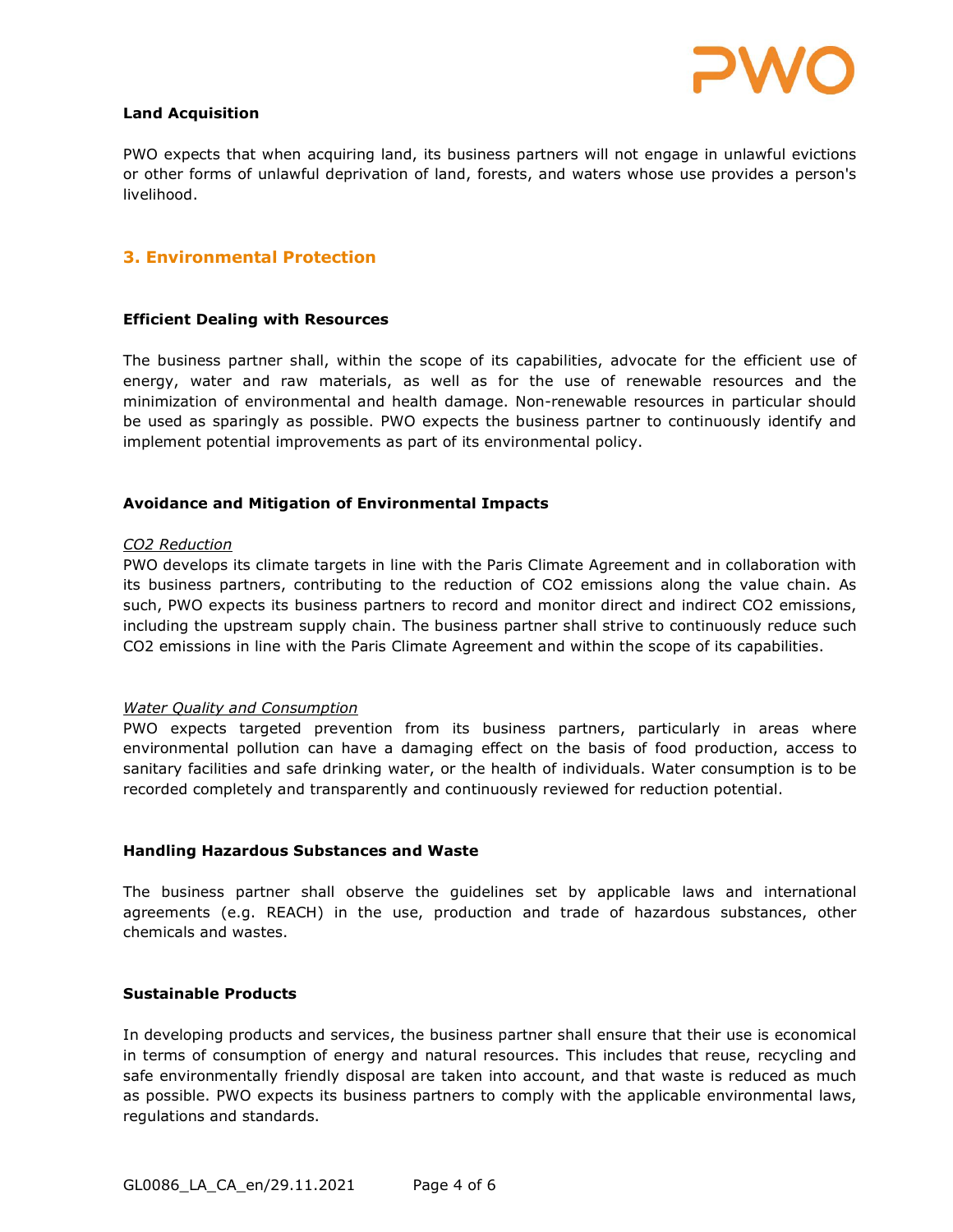

# 4. Confidential Handling of Information

In order to protect confidential and personal information, data and plans, the business partner shall store these securely and protect them against access by third parties.

PWO expects that its business partners observe all relevant laws and regulations regarding data privacy and that they gather, process and use personal data only in accordance with the conditions of the applicable data protection regulations.

Business partners may use information exclusively for authorized purposes and in an appropriate way and manner. All business partners of PWO undertake not to disclose any confidential data or business secrets to third parties without PWO written authorization and not to use these on their own for their own purposes.

# 5. Compliance and Implementation of Standards Described

PWO calls on selected business partners to carry out a self-assessment based on a supplier survey. PWO will verify the compliance and implementation of the standards described herein within the scope of a risk-based review in order to detect any compliance or integrity risks.

In case of non-compliance with the standards described in this PWO Business Partner Code of Conduct, PWO reserves the right to review the business relationship with each business partner. In doing so, PWO will adhere to the principle of appropriateness, such that PWO will review carefully which consequences are appropriate, suitable and required in each individual case. This may lead to an immediate termination of the business relationship as well as to claims being brought for damage compensation.

#### Supplier Relations

PWO's business partners shall require their subcontractors and suppliers to comply with the principles and requirements described in this PWO Business Partner Code of Conduct and take this into account when selecting such subcontractors and/or suppliers. PWO's business partners strive for compliance in the supply chain leading to PWO. Particular attention must be paid to the responsible procurement of raw materials, as the extraction, further processing, and trade of certain raw materials can be associated with high risks for people and the environment.

#### Management Systems

PWO recommends that its business partners implement the appropriate management systems or equivalent processes to ensure compliance with the principles listed herein, e.g., by using a certified management system.

# 6. Reporting of Violations

Despite the commitment to act honestly and ethically, every company is exposed to the risk that various situations may not proceed appropriately or that unlawful or unethical acts may be committed, either knowingly or unknowingly. To ensure that PWO is able to respond to misconduct in a timely and appropriate manner, everyone's attention and willingness to cooperate is required. PWO's whistleblower system provides everyone with a way to inform PWO about misconduct within PWO or in connection with PWO. PWO expects its business partners not to obstruct communications through the whistleblower system. If the business partners have concrete, well-

GL0086\_LA\_CA\_en/29.11.2021 Page 5 of 6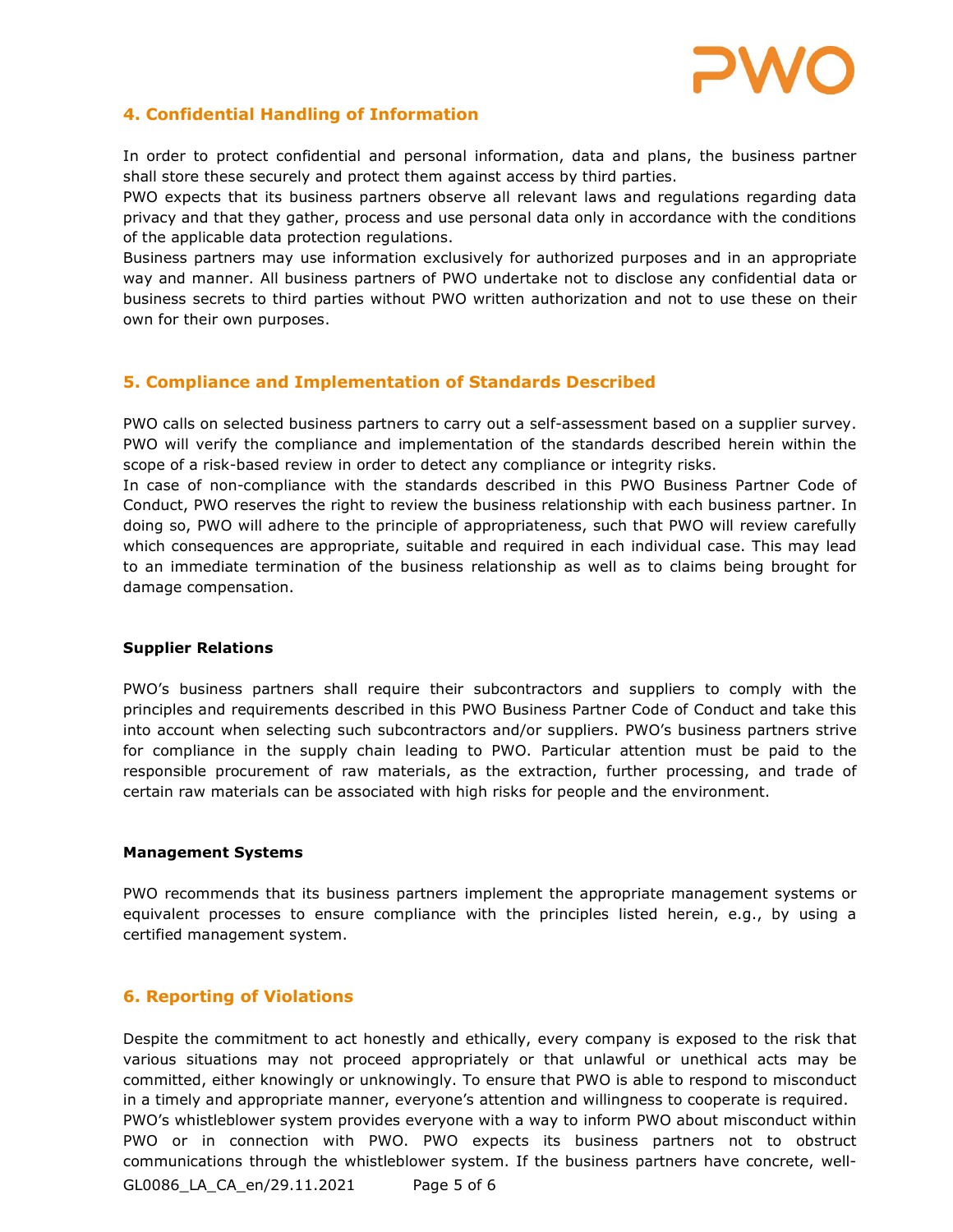

founded evidence of a severe infringement or breach of rules within PWO or any non-compliance in connection with PWO, the business partners can use PWO's external whistleblower system to report these. The whistleblower system is available round the clock. PWO also accept anonymous tips. The whistleblower system is available at the link below:

#### https://pwo-progresswerk-oberkirch.integrityline.org

Business partners can also access it from the PWO home page under Group>Corporate Governance>Whistleblower System.

Alternatively, business partners can also provide tips directly to PWO's Compliance Officer.

### Compliance Officer and Privacy Officer of PWO Canada Inc.

Lana Takarenka 255 McBrine Drive Kitchener, ON N2R 1G7 Canada Phone: +1 519-893-6880, ext. 225 Fax: +1 519-893-0414 Compliance2@pwocanada.com

### PWO Group Compliance Officer

Christian Bühler Industriestr. 8 77704 Oberkirch Tel: 07802 84178 Fax: 07802 8488178 compliance@progress-werk.de